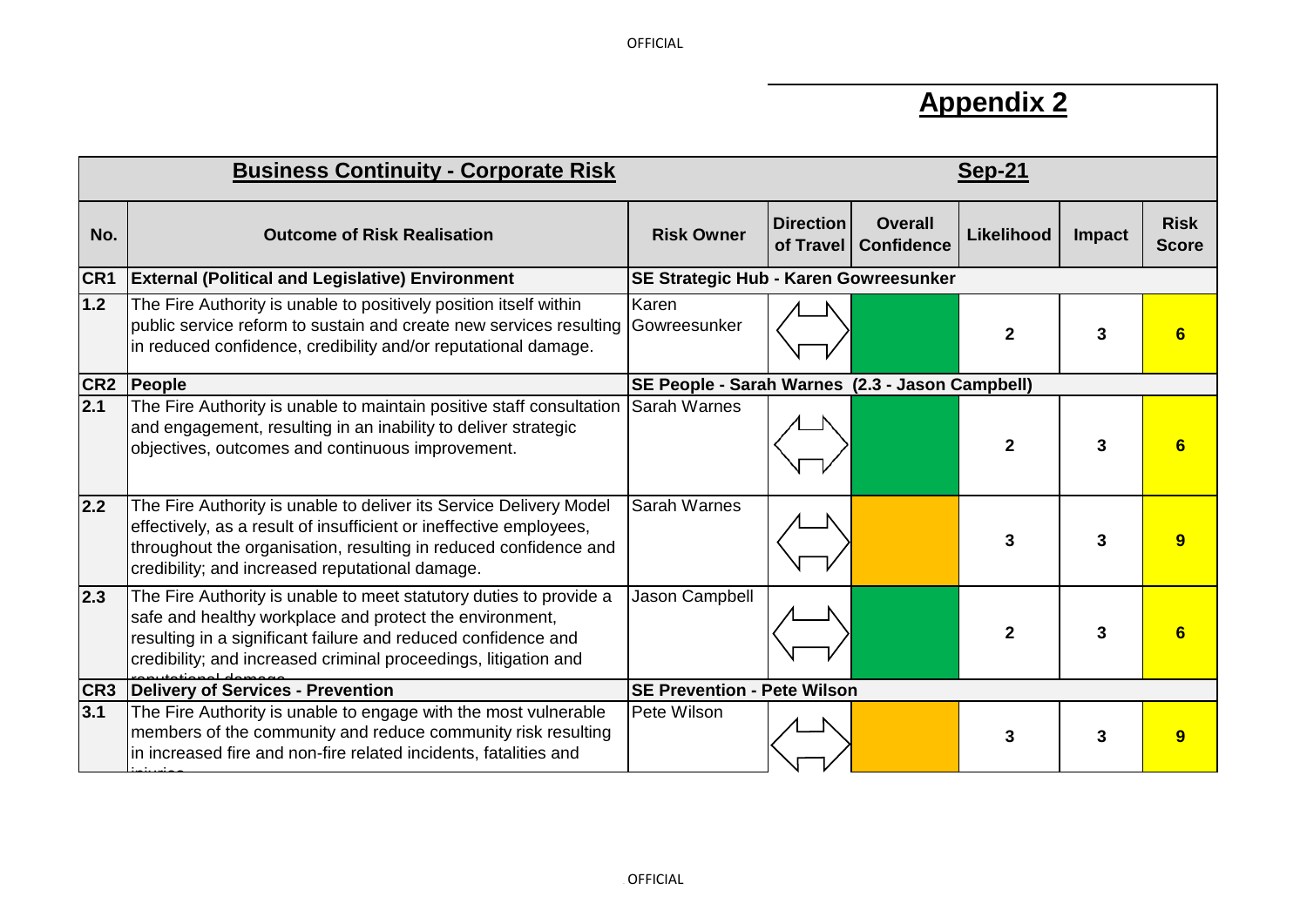| 3.2 | The Fire Authority is unable to establish effective partnership<br>arrangements and deliver community outcomes, resulting in a<br>significant impact upon the organisation's financial standing,<br>reputation and ability to deliver key objectives.                                                                                                                                       | Pete Wilson                                    |                                                       | $\overline{2}$ | $\mathbf{2}$ |    |
|-----|---------------------------------------------------------------------------------------------------------------------------------------------------------------------------------------------------------------------------------------------------------------------------------------------------------------------------------------------------------------------------------------------|------------------------------------------------|-------------------------------------------------------|----------------|--------------|----|
|     | <b>CR4</b> Delivery of Services - Protection                                                                                                                                                                                                                                                                                                                                                | <b>SE Protection - Sam Burton</b>              |                                                       |                |              |    |
| 4.1 | The Fire Authority is unable to effectively discharge its duties<br>under the Regulatory Reform (Fire Safety) Order and associated<br>legislation, resulting in a decline in non-domestic fire safety<br>standards; reduced confidence and credibility; and increased<br>litigation and reputational damage.                                                                                | <b>Sam Burton</b>                              |                                                       | $\mathbf{2}$   | $\mathbf{2}$ |    |
|     | <b>CR5</b> Delivery of Services - Response                                                                                                                                                                                                                                                                                                                                                  | <b>SE Response - Steve Vincent/Simon Barry</b> |                                                       |                |              |    |
| 5.1 | The Fire Authority is unable to ensure that operational incidents<br>are dealt with safely, assertively and effectively using appropriate<br>levels of resources and personnel, resulting in increased<br>firefighter and community risk; reduced confidence and credibility;<br>and increased reputational damage.                                                                         | <b>Steve Vincent</b>                           |                                                       | 2              |              |    |
| 5.2 | The Fire Authority is unable to maintain its command and control<br>function, resulting in an inability to receive, process and respond<br>to emergency calls effectively, so increasing community risk;<br>reducing confidence and credibility; and increasing reputational<br>damage.                                                                                                     | Simon Barry                                    |                                                       |                | 3            | 12 |
|     | <b>CR6 Business Continuity &amp; Preparedness</b>                                                                                                                                                                                                                                                                                                                                           |                                                | <b>SE Organisational Preparedness - Steve Vincent</b> |                |              |    |
| 6.1 | The Fire Authority is unable to provide business continuity<br>arrangements, to maintain delivery of core functions, as a result<br>of extensive disruption to normal working arrangements, including<br>national and international deployments, significant and major<br>events, resulting in increased community risk; reduced<br>confidence; increased reputational damage; and external | <b>Steve Vincent</b>                           |                                                       | 3              | 4            | 12 |
|     | <b>CR7</b> Digital and Data                                                                                                                                                                                                                                                                                                                                                                 | <b>SE Digital &amp; Data - Kash Singh</b>      |                                                       |                |              |    |